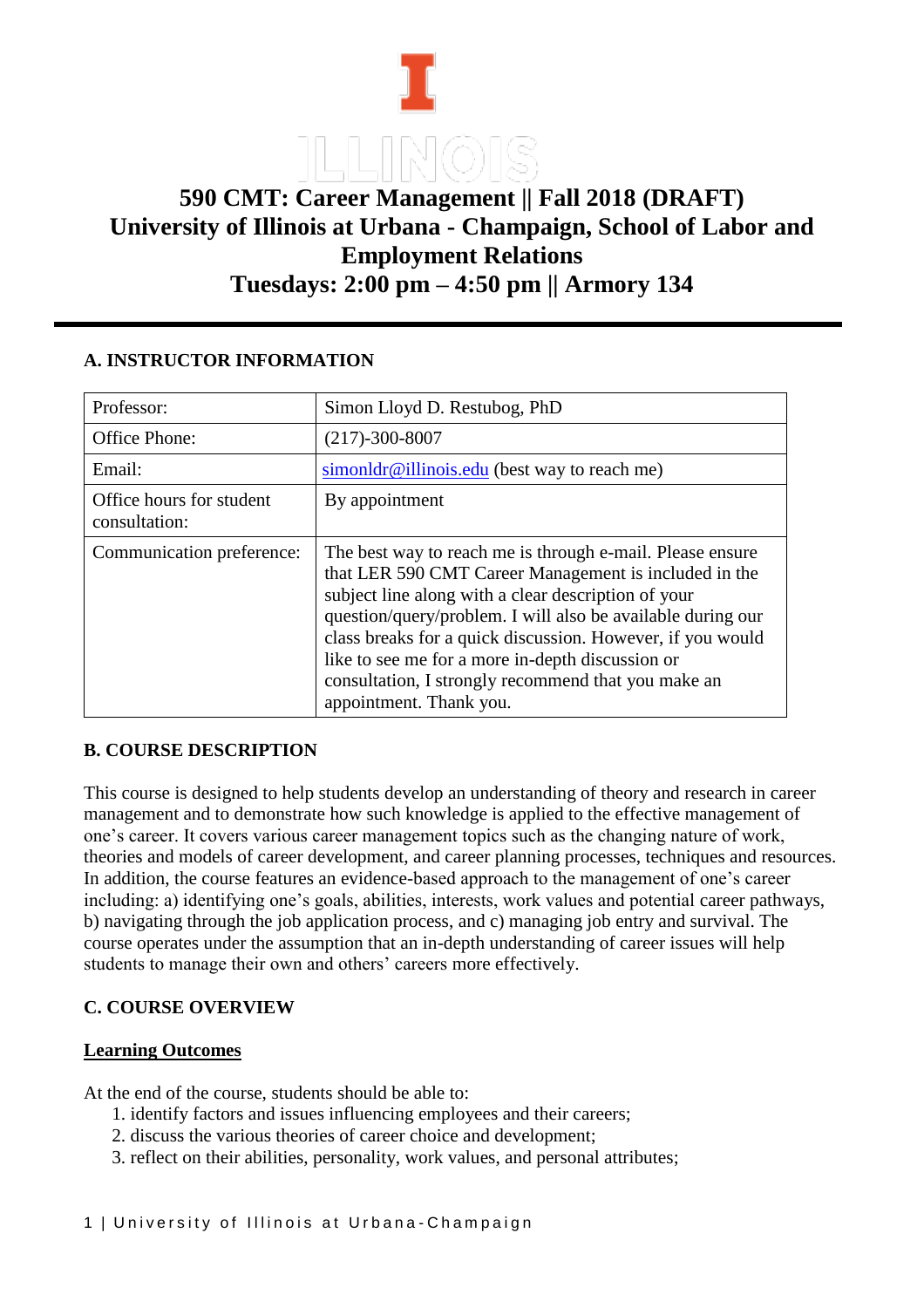4. produce a self-assessment report by integrating the results obtained from the self-assessment tools;

5. formulate an action plan to assist one's career development.

6. facilitate students' personal growth through the process of self-reflection and on-going feedback.

7. foster students' commitment to personal development and life-long learning.

#### **Approach to Teaching and Learning and Course Expectations**

I subscribe to the tenets of a learner-centred teaching philosophy focusing on the students' experiences, abilities, and competencies. My role is to encourage, facilitate, and help sustain this process. I expect you to be responsible for your own learning. As such, I will assume that you have devoted time and effort reading the assigned material, and that you will attend the class with questions that you wish to address, and insights and personal experiences that you wish to share. In essence, maximising your learning requires that you read the assigned material and actively participate in discussions and activities. Below are specific assumptions that will guide our class interactions:

- We enjoy learning from each other.
- We encourage thoughtful, active and engaging discussions.
- We are open to a diversity of views and perspectives but these should be expressed in a professional and respectful manner.
- We support each other's achievements.
- We come to class on time.
- We ensure that laptops/tablets/mobile devices are turned-off in class unless these devices are necessary in our class activities.

The course content will be a blend of research and practice. In addition, key concepts, cases and practical experiences will be presented in the lectures that are not covered in the course material. Lectures are supplemented with structured learning exercises and activities (e.g., roleplaying, socialized recitations, simulations) that have well-defined objectives and replicate the real-world context.

## **Feedback**

Students will be given feedback in the following areas:

- 1. Written and verbal feedback on group presentations.
- 2. Written and verbal feedback on the self-assessment portfolio and career report.
- 3. Verbal feedback to the whole class.

## **D. COURSE TOPICS**

| Date     | <b>Topic</b>                  | <b>Key Issues Discussed and</b><br><b>Activities</b>                               | <b>Readings/Reminders</b>          |
|----------|-------------------------------|------------------------------------------------------------------------------------|------------------------------------|
|          |                               | (Background readings in<br>preparation for the lecture are<br>available on Wattle) |                                    |
| Aug $28$ | Introduction &<br>Overview of | Course orientation                                                                 | <b>Readings/Resources:</b><br>None |
|          | the course;<br>Orientation    | <b>Expectation setting</b>                                                         | <b>Reminder:</b>                   |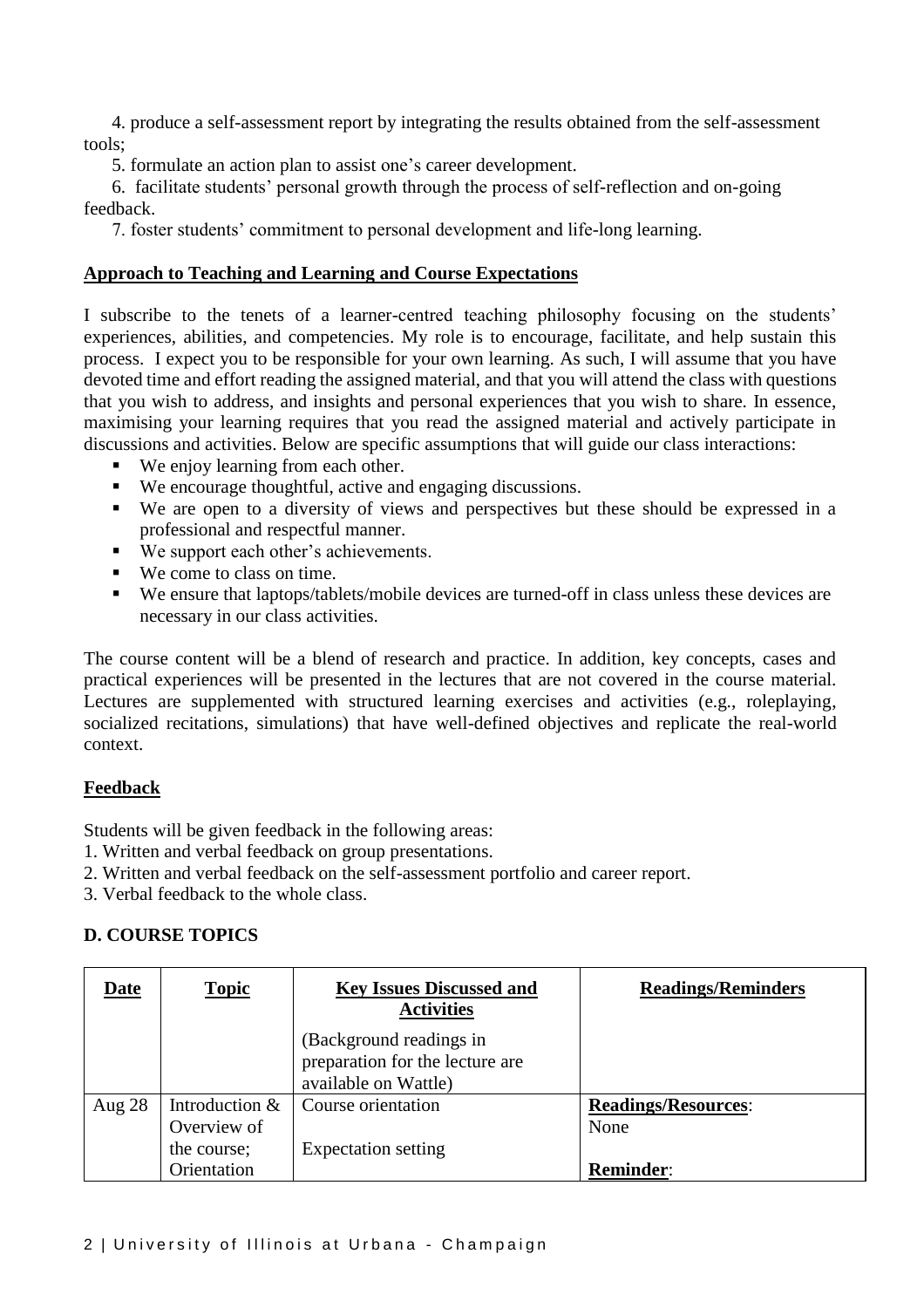|         | about course<br>assessments                                                                | Formation of groups for Empirical<br><b>Research Presentation &amp; Review</b><br>Paper<br>Development of individual and<br>team psychological contracts.<br>Topic allocation and presentation<br>week.<br>Tips on writing the empirical<br>research review. | Complete Career Autobiography.<br>Complete Interview with<br>Significant Others. We will discuss<br>the results in the next session.                                                                                                                                                                                                                                                                                                                                                                                                                                                                                                                                                  |
|---------|--------------------------------------------------------------------------------------------|--------------------------------------------------------------------------------------------------------------------------------------------------------------------------------------------------------------------------------------------------------------|---------------------------------------------------------------------------------------------------------------------------------------------------------------------------------------------------------------------------------------------------------------------------------------------------------------------------------------------------------------------------------------------------------------------------------------------------------------------------------------------------------------------------------------------------------------------------------------------------------------------------------------------------------------------------------------|
| Sept 4  | Importance of<br>careers, the<br>study of<br>careers and the<br>protean career<br>contract | What is career? How is it<br>conceptualized? Who manages<br>one's career?<br>Discussion of Career<br>Autobiography and Interview with<br><b>Significant Others</b>                                                                                           | <b>Readings/Resources:</b><br>Read "Nature and context of<br>careers"<br>In Arnold, J. (1997). Managing<br>careers into the $21^{st}$ century.<br>London: Sage.<br>Hall, D. T. (1996). Protean careers<br>of the $21^{st}$ century. Academy of<br>Management Executive, 10, 8-16.<br>Hall, D. (1998). The new protean<br>career contract: Helping<br>organizations and employees adapt.<br>Organizational Dynamics, 26, 22-<br>37.<br>(See Compass – course readings for<br>lecture/discussion)<br><b>Reminder:</b><br>Complete Ideal Job Description,<br>Holland's Vocational Choice<br>Inventory, and Work Values<br>Inventory. We will discuss the<br>results in the next session. |
| Sept 11 | Theoretical<br>foundations of<br>career<br>development                                     | What are the conceptual<br>foundations of career development?<br>Scoring and interpretation of the<br><b>Holland's Vocational Choice</b><br><b>Inventory and Work Values</b><br>Inventory                                                                    | <b>Readings/Resources:</b><br>Read the following:<br>"John Holland's theory of types<br>and person-environment<br>interactions"<br>"Lent, Brown and Hackett's Social<br>Cognitive Career Theory"<br>"Super's life-span, life-space<br>theory"                                                                                                                                                                                                                                                                                                                                                                                                                                         |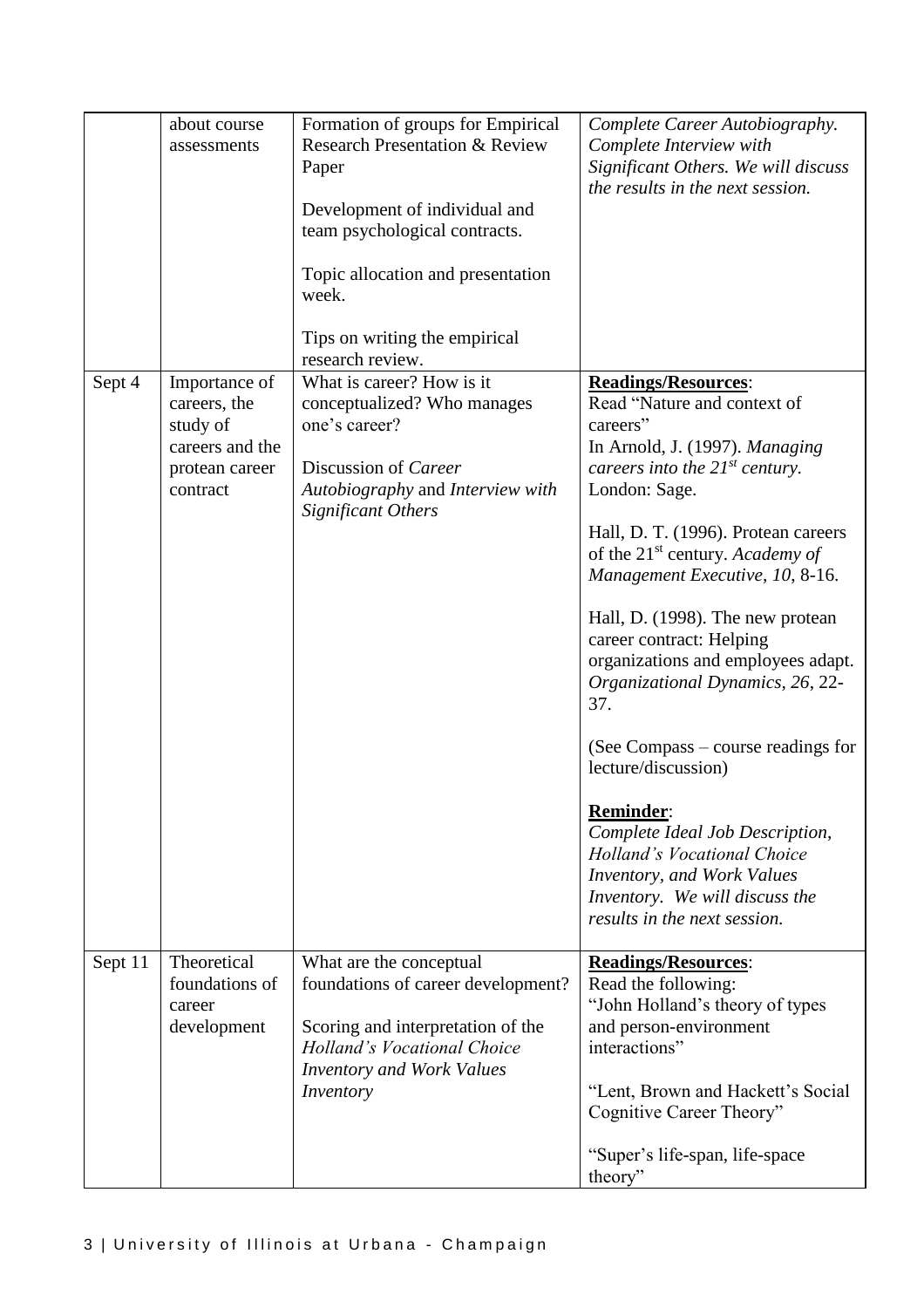|         |                                                                             |                                                                                                                                                                                                                                                             | In Sharf, R. S. $(2010)$ . Applying<br>career development theory to<br>counseling. Brooks/Cole: Cengage<br>Learning.<br>(See Compass – course readings for<br>lecture/discussion)                                                                                                                                                                                                                                                                                                                                                                                                                                                                                                                                                                                     |
|---------|-----------------------------------------------------------------------------|-------------------------------------------------------------------------------------------------------------------------------------------------------------------------------------------------------------------------------------------------------------|-----------------------------------------------------------------------------------------------------------------------------------------------------------------------------------------------------------------------------------------------------------------------------------------------------------------------------------------------------------------------------------------------------------------------------------------------------------------------------------------------------------------------------------------------------------------------------------------------------------------------------------------------------------------------------------------------------------------------------------------------------------------------|
| Sept 18 | Model of<br>Career<br>Management:<br>Goals,<br>strategies and<br>appraisals | What are career goals? Why are<br>career goals important in career<br>decision-making?                                                                                                                                                                      | <b>Readings/Resources:</b><br>Chapter 3 and Chapter 5 in<br>Greenhaus, J. H., Callanan, G. A.,<br>& Godshalk, V. M. (2010). Career<br>management (4th ed.). LA: Sage.<br>(See Compass – course readings for<br>lecture/discussion)<br>Reminder:<br>Complete the Kiersey<br>Temperament Sorter and the Big<br>Five Inventory. We will discuss the<br>results in the next session.                                                                                                                                                                                                                                                                                                                                                                                      |
| Sept 25 | Personality,<br>Abilities and<br>Careers                                    | Simulate a 50-minute timed ability<br>test.<br>Scoring and interpretation the<br>Kiersey Temperament Sorter and<br>the Big Five Inventory<br>Why are personality traits and<br>abilities relevant in career<br>planning? What does it take to get<br>ahead? | <b>Readings/Resources</b><br>Chapter 4 in Greenberg, J. (1995).<br>Behavior in organizations:<br>Understanding and managing the<br>human side of work. Englewood<br>Cliffs, NJ: Prentice Hall.<br>Judge, T. A., Higgins, C. A.,<br>Thoresen, C. J., Barrick, M. R.<br>(1999). The big five personality<br>traits, general mental ability, and<br>career success across the life span.<br>Personnel Psychology, 52, 621-<br>652.<br>Seibert, S. E., & Kraimer. (2001).<br>The five-factor model of<br>personality and career success.<br>Journal of Vocational Behavior,<br>58, 1021.<br>Seibert, S., Kriamer, M. L., &<br>Crant, J. M. (2001). What do<br>proactive people do? A longitudinal<br>model linking proactive personality<br>and career success. Personnel |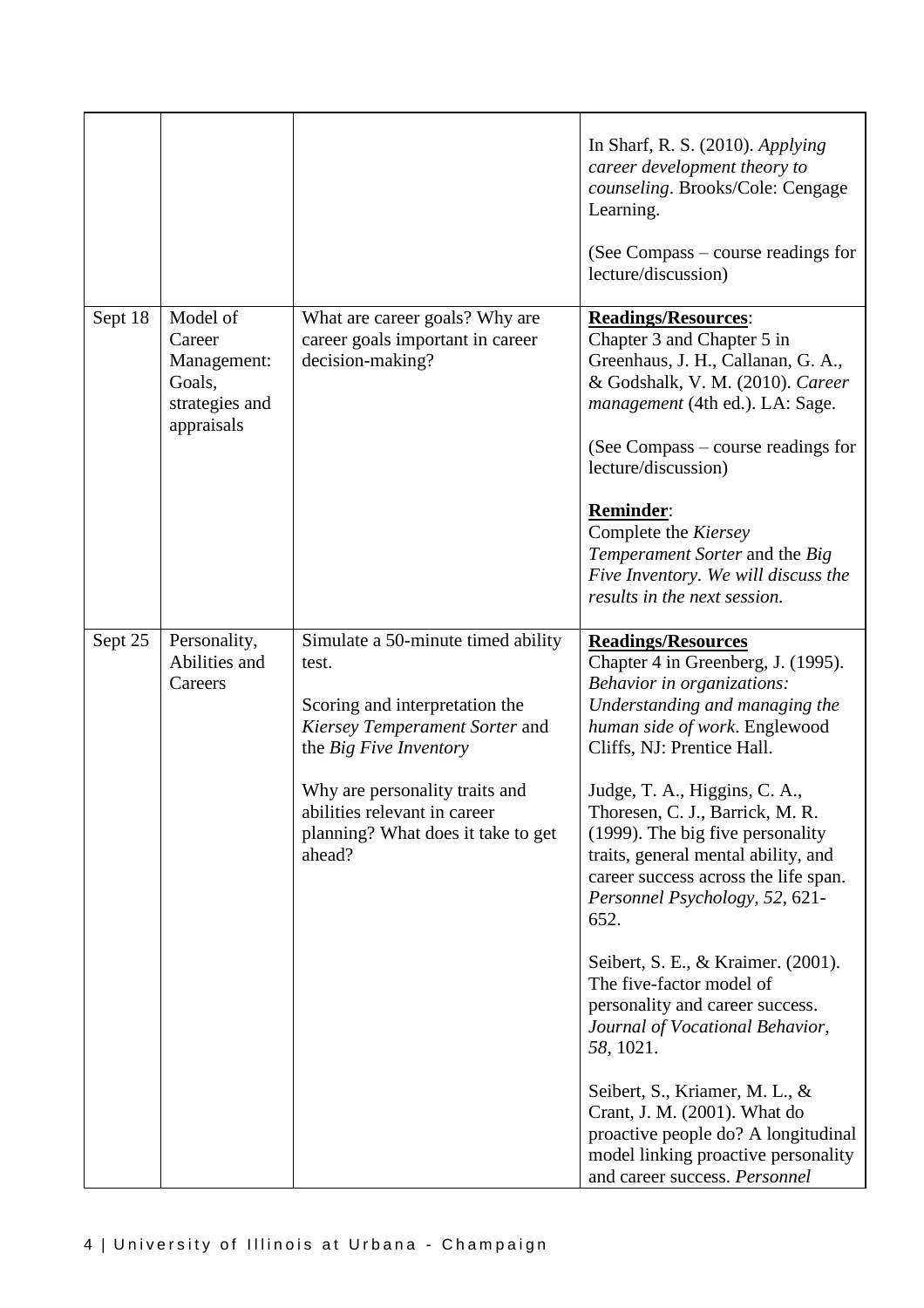|        |                                                                                                  |                                                                                                                                                                                                                         | Psychology, 52, 845-874.<br>(See Compass – course readings for<br>lecture/discussion)                                                                                                                                                                                                                                                                                                                                                                                                                                                                                                                                                                                                                                                                                                                                                         |
|--------|--------------------------------------------------------------------------------------------------|-------------------------------------------------------------------------------------------------------------------------------------------------------------------------------------------------------------------------|-----------------------------------------------------------------------------------------------------------------------------------------------------------------------------------------------------------------------------------------------------------------------------------------------------------------------------------------------------------------------------------------------------------------------------------------------------------------------------------------------------------------------------------------------------------------------------------------------------------------------------------------------------------------------------------------------------------------------------------------------------------------------------------------------------------------------------------------------|
| Oct 2  | Workshop # 1:<br>Anatomy of<br>the Self-<br>Assessment<br>Report                                 | How do we integrate the<br>assessment results? How do we<br>develop themes? What insights can<br>we learn from the themes?<br>*** Formative Feedback ***<br><b>***</b> Practical tips on how to ACE<br>Simon's exam *** | <b>Readings/Resources:</b><br>Harrington, B. & Hall, D. (2007).<br>Career management and work-life<br>integration: Using self-assessment<br>to navigate contemporary careers.<br>LA: Sage. (Chapter 3)<br>(See Compass – course readings for<br>lecture/discussion)                                                                                                                                                                                                                                                                                                                                                                                                                                                                                                                                                                           |
| Oct 9  | Exam                                                                                             | *** Long Exam $1$ ***                                                                                                                                                                                                   | <b>Readings/Resources:</b><br>None                                                                                                                                                                                                                                                                                                                                                                                                                                                                                                                                                                                                                                                                                                                                                                                                            |
| Oct 16 | Workshop $#2$ :<br><i>Impactful</i><br>Resumes and<br>Addressing<br><b>Selection</b><br>Criteria | How do we create impactful<br>resumes? How do we bring out the<br>best in ourselves?<br>*** Group Presentation 1 ***<br><b>Psychological contracts</b><br>*** Group Presentation 2 ***<br><b>Career success</b>         | <b>Readings/Resources:</b><br>Cole, M. S., Rubin, R. S., Field, H.<br>S., & Giles, W. F. (2007).<br>Recruiters' perceptions and use of<br>applicant resume information:<br>Screening the recent graduate.<br>Applied Psychology: An<br>International Review, 56(2), 319-<br>343.<br>Cole, M. S., Field, H. S., & Giles,<br>W. F. (2003). Using recruiter<br>assessments of applicant's resume<br>content to predict applicant mental<br>ability and Big Five personality<br>dimensions. International Journal<br>of Selection and Assessment, $11(1)$ ,<br>78-87.<br>Thomas, P., McMasters, R.,<br>Roberts, M. R., & Dombkowski, D.<br>A. (1999). Resume characteristics<br>as predictors of an invitation to<br>interview. Journal of Business &<br>Psychology, 13(3), 339-356.<br>(See Compass – course readings for<br>lecture/discussion) |
| Oct 23 | Recruitment<br>and Selection:<br>Entry from the                                                  | *** Group Presentation 3 ***<br><b>Impression management tactics</b>                                                                                                                                                    | <b>Readings/Resources</b><br>Ryan, A. M., McFarland, L.,<br>Baron, H., & Page, R. (1999). An                                                                                                                                                                                                                                                                                                                                                                                                                                                                                                                                                                                                                                                                                                                                                  |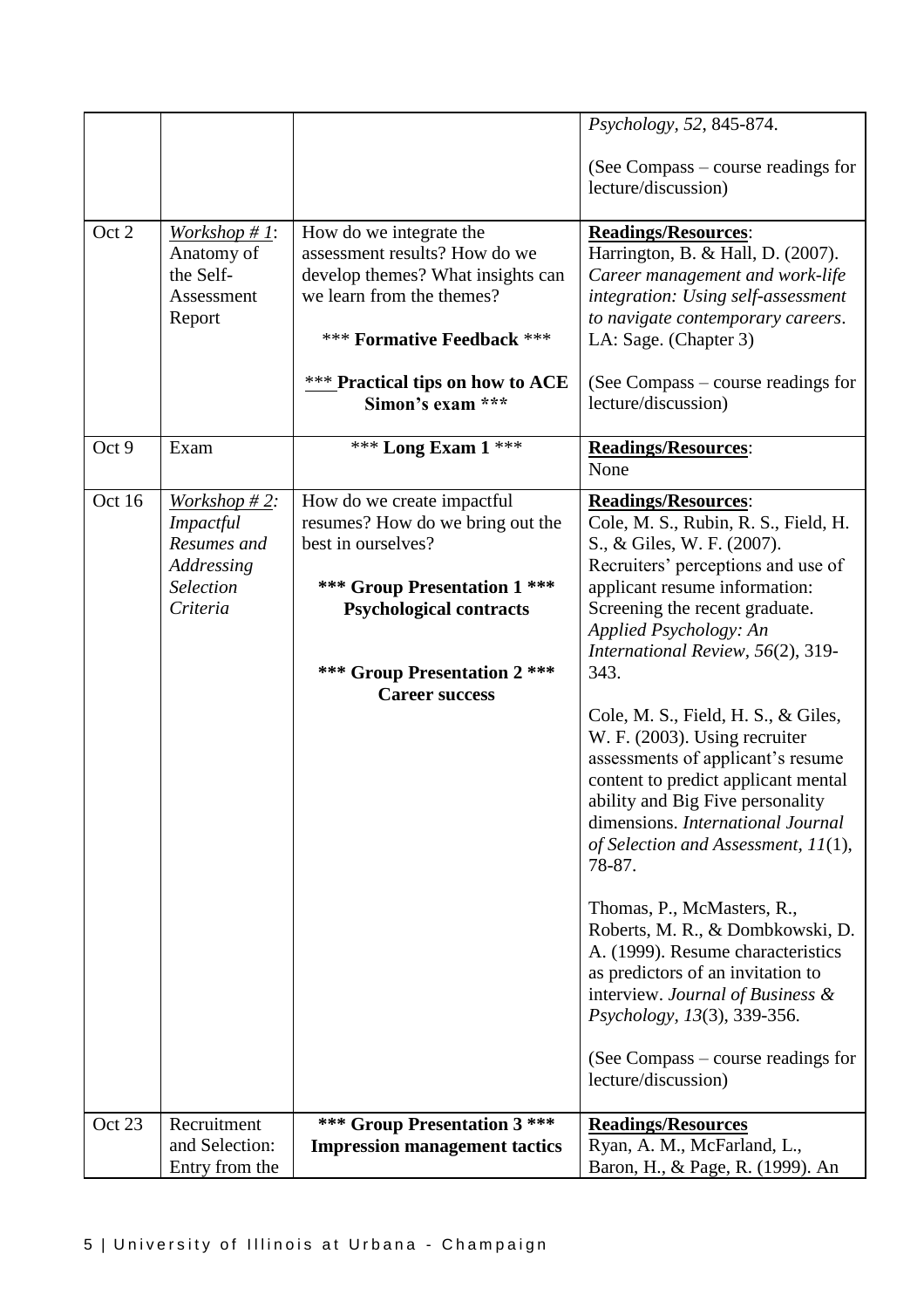|                  | organization's<br>perspective                                                                                               | How do organizations select<br>employees? What recruitment and<br>selection strategies and approaches<br>are used?                                                                                                                                                                 | international look at selection<br>practices: Nation and culture as<br>explanations for variability in<br>practice. Personnel Psychology, 52,<br>359-391.<br>Piotrowski, C., & Armstrong, T.<br>(2006). Current recruitment and<br>selection practices: A National<br>survey of fortune 1000 firms. North<br>American Journal of Psychology, 8,<br>489-496.<br>(See Compass – course readings for<br>lecture/discussion)                                                                                                                                                                                                                                      |
|------------------|-----------------------------------------------------------------------------------------------------------------------------|------------------------------------------------------------------------------------------------------------------------------------------------------------------------------------------------------------------------------------------------------------------------------------|---------------------------------------------------------------------------------------------------------------------------------------------------------------------------------------------------------------------------------------------------------------------------------------------------------------------------------------------------------------------------------------------------------------------------------------------------------------------------------------------------------------------------------------------------------------------------------------------------------------------------------------------------------------|
| Oct 30           | Developing a<br>resilient career<br>and career<br>adaptability<br>special topic:<br>Affective<br>events in the<br>workplace | *** Group Presentation 4 ***<br><b>Work-family balance</b><br>How do workplace events impact<br>emotions at work? How do we<br>manage these emotions? What is<br>the role of emotions in negotiation?<br>What are some evidence-based tips<br>that we can use in job negotiations? | <b>Readings/Resources:</b><br>Wang, L., Northcraft, G. B., & Van<br>Kleef, G. A. (2012). Beyond<br>negotiated outcomes: The hidden<br>cost of anger expression in dyadic<br>negotiation. Organizational<br><b>Behavior &amp; Human Decision</b><br>Processes, 119, 54-63.<br>Barsade, S. G., & Gibson, D. E.<br>(2007). Why does affect matter in<br>organizations. Academy of<br>Management Perspectives, 21, 36-<br>59.<br>Ashkanasy, N. M., & Daus, C. S.<br>$(2002)$ . Emotion in the workplace:<br>The new challenge for managers.<br><b>Academy of Management</b><br>Executive, 16, 76-86.<br>(See Compass – course readings for<br>lecture/discussion) |
| Nov <sub>6</sub> | Developing a<br>resilient career<br>special topic:<br>Power and<br>politics in<br>organizations                             | *** Assessment Due***<br>Submit Self-assessment report and<br>portfolio at the beginning of the<br>lecture.<br>*** Group Presentation 5 ***<br>Work-family conflict                                                                                                                | <b>Readings/Resources</b><br>Chapter 14 in Greenberg, J. (1995).<br>Behavior in organizations:<br>Understanding and managing the<br>human side of work. Englewood<br>Cliffs, N.J.: Prentice Hall.<br>Ferris, G. R., Treadway, D. C.,                                                                                                                                                                                                                                                                                                                                                                                                                          |
|                  |                                                                                                                             | *** Group Presentation 6 ***                                                                                                                                                                                                                                                       | Perrewe, P. L., Brouer, R.,<br>Douglas, C., & Lux, S. (2007).                                                                                                                                                                                                                                                                                                                                                                                                                                                                                                                                                                                                 |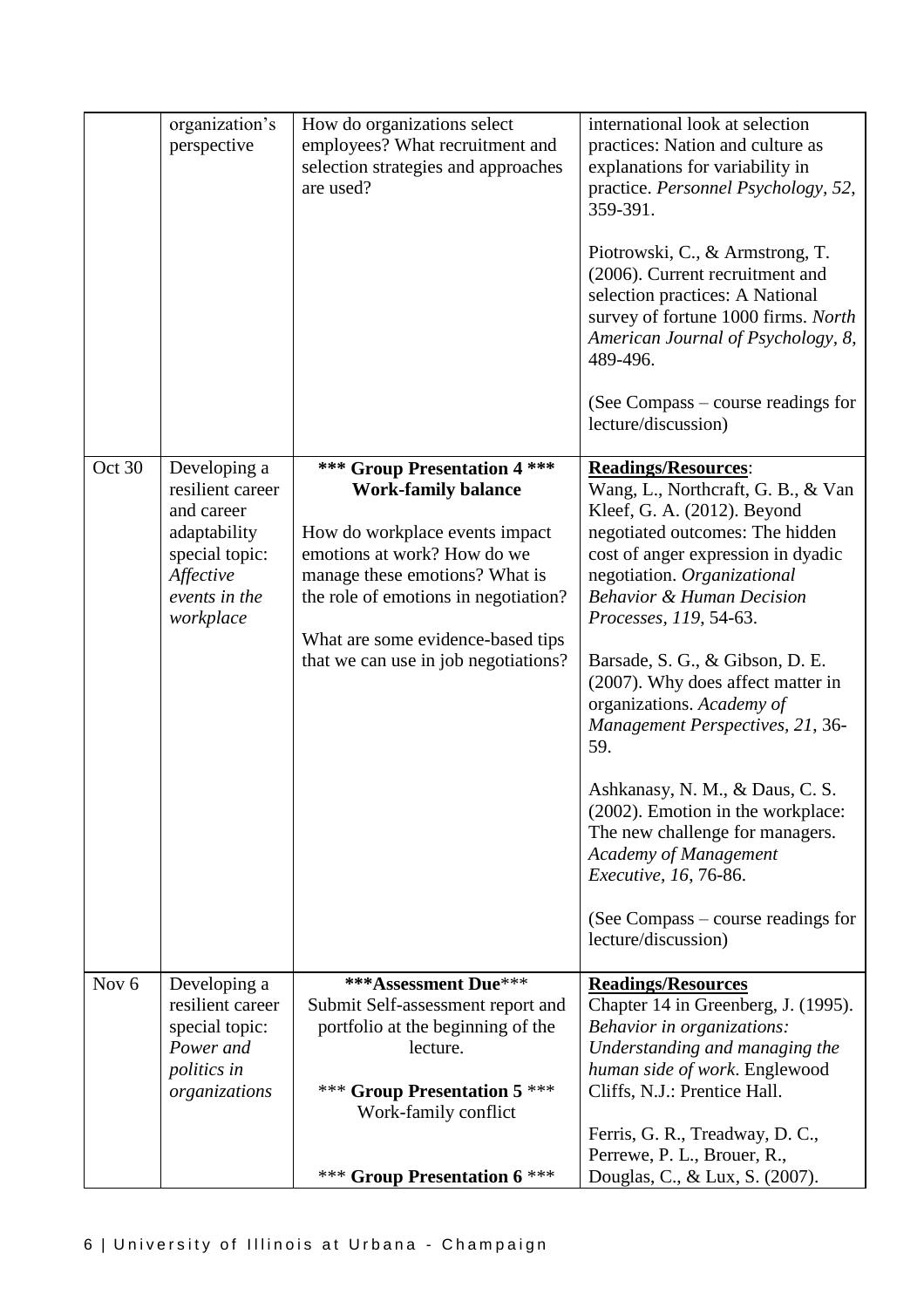|                                                                                        | Politics in the workplace<br>What is power and how does this<br>impact workplace dynamics? Do<br>influence tactics enable us to get<br>ahead at work?                                                   | Political skill in organizations. 33,<br>290-320.<br>Clark, D. (November, 2012). A<br>campaign strategy for your career.<br>Harvard Business Review.<br>(See Compass – course readings for<br>lecture/discussion)                                                                                                                                                                                                                                                                                                                                                                                                                                                 |
|----------------------------------------------------------------------------------------|---------------------------------------------------------------------------------------------------------------------------------------------------------------------------------------------------------|-------------------------------------------------------------------------------------------------------------------------------------------------------------------------------------------------------------------------------------------------------------------------------------------------------------------------------------------------------------------------------------------------------------------------------------------------------------------------------------------------------------------------------------------------------------------------------------------------------------------------------------------------------------------|
| Nov 13<br>Developing a<br>resilient career<br>special topic:<br>Career<br>adaptability | *** Group Presentation 7 ***<br>Abusive supervision<br>*** Group Presentation 8 ***<br>Coaching and feedback<br>What is career adaptability? What<br>are the building blocks of career<br>adaptability? | <b>Readings/Resources</b><br>Rudolph, C., Lavigne, K. N., Katz,<br>I. M., & Zacher, H. (2017). Linking<br>dimensions of career adaptability to<br>adaptation results: A meta-analysis.<br>Journal of Vocational Behavior,<br>102, 151-173.<br>Seibert, S., Kraimer, M. L., &<br>Heslin, P. (2016). Developing<br>career resilience and adaptability.<br>Organizational Dynamics, 45, 245-<br>257.<br>Hirschi, A., Hermann, A., & Keller,<br>A. (2015). Career adaptivity,<br>adaptability and adapting: A<br>conceptual and empirical<br>investigation. Journal of<br>Vocational Behavior, 87, 1-10.<br>(See Compass – course readings for<br>lecture/discussion) |

# **Nov 17 – Nov 25 Thanksgiving Vacation**

| <b>Nov 27</b>  | Exam                                         | <b>*** Long Exam 2***</b>                 | <b>Readings/Resources</b><br>None |
|----------------|----------------------------------------------|-------------------------------------------|-----------------------------------|
| Dec 4          | Career<br>development<br>feedback<br>session | One-on-one individual feedback<br>session | <b>Readings/Resources</b><br>None |
| Dec 5<br>(TBA) | Career<br>development<br>feedback<br>session | One-on-one individual feedback<br>session | <b>Readings/Resources</b><br>None |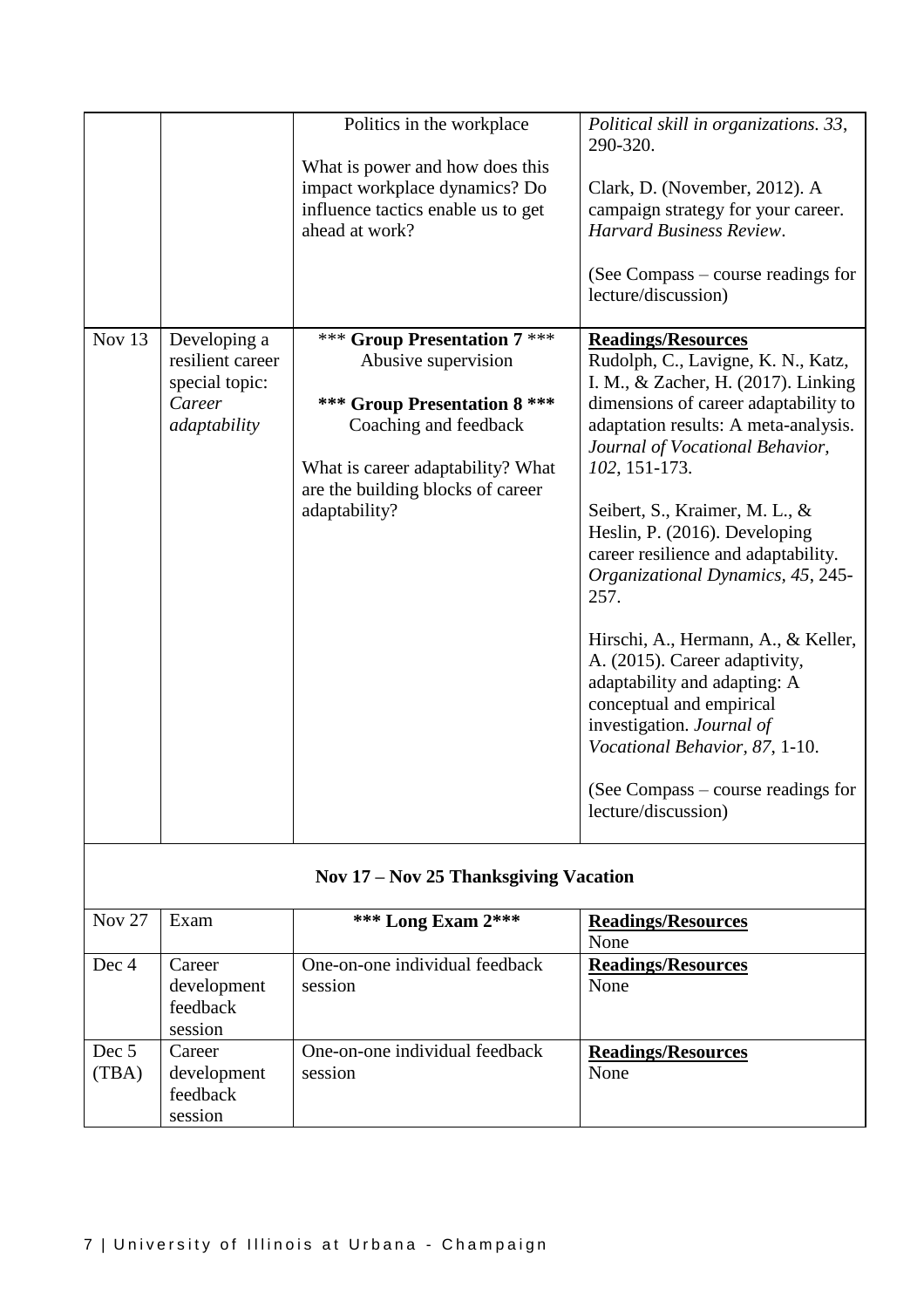# **E. COURSE REQUIREMENTS AND GRADING**

# **Assessment Summary**

| <b>Assessment requirements</b>                                                              | Weight    | Length             | <b>Learning</b><br><b>Outcomes</b> | <b>Due</b>                                                                                             |
|---------------------------------------------------------------------------------------------|-----------|--------------------|------------------------------------|--------------------------------------------------------------------------------------------------------|
| Assessment 1a. Formative<br>feedback – two themes<br>(Individual)                           | None      |                    | 1, 3, 4, 5, 6, 7                   | October 2 (to be<br>submitted at the end of<br>the workshop)                                           |
| Assessment 1b. Self-<br>assessment Portfolio and<br>Career Report (Individual)              | 35%       | 4,000<br>words     | 1, 2, 3, 4, 5, 6,<br>7             | November 6 (to be<br>submitted at the<br>beginning of the class)                                       |
| Assessment 2a. Research<br><b>Presentation/ Group Report</b><br>(Group)                     | 10%       | 35<br>mins.        | 1, 2                               | Verbal feedback will<br>be provided.                                                                   |
| Assessment 2b. Empirical<br><b>Research Review Paper</b><br>(Group)<br>Peer Ratings (Group) | 20%<br>5% | 2,500<br>words     | 1, 2                               | The empirical research<br>review should be<br>submitted one week<br>after the group's<br>presentation. |
| Assessment 3. Contribution<br>and Participation<br>(Individual)                             | 10%       |                    | 1, 2, 6, 7                         | Throughout the course.                                                                                 |
| Assessment 4.<br>Two Long Exams<br>(Individual)                                             | 20%       | $1.5 - 2$<br>hours | 1, 2                               | October 9 and<br>November 27 (to be<br>administered in the<br>class)                                   |

# **Assessment Detail**

# **Assessment 1a: Practice Theme Development (i.e., create 2 themes)**

| Weighting   | None                                                                                                                                                                                                                                                                                                        |
|-------------|-------------------------------------------------------------------------------------------------------------------------------------------------------------------------------------------------------------------------------------------------------------------------------------------------------------|
| Purpose     | Students will formulate two themes that can be submitted for formative<br>feedback from your tutor. Your submission can be handwritten. You can<br>submit a maximum of two themes and it should not take more than one A4<br>paper (more than this will not be given feedback). No marks will be allocated. |
| Deadline    | October 2                                                                                                                                                                                                                                                                                                   |
| Preparation | A workshop will be held on October 2 to help the students prepare for their<br>assessment.                                                                                                                                                                                                                  |

## **Assessment 1b: Self-Assessment Report**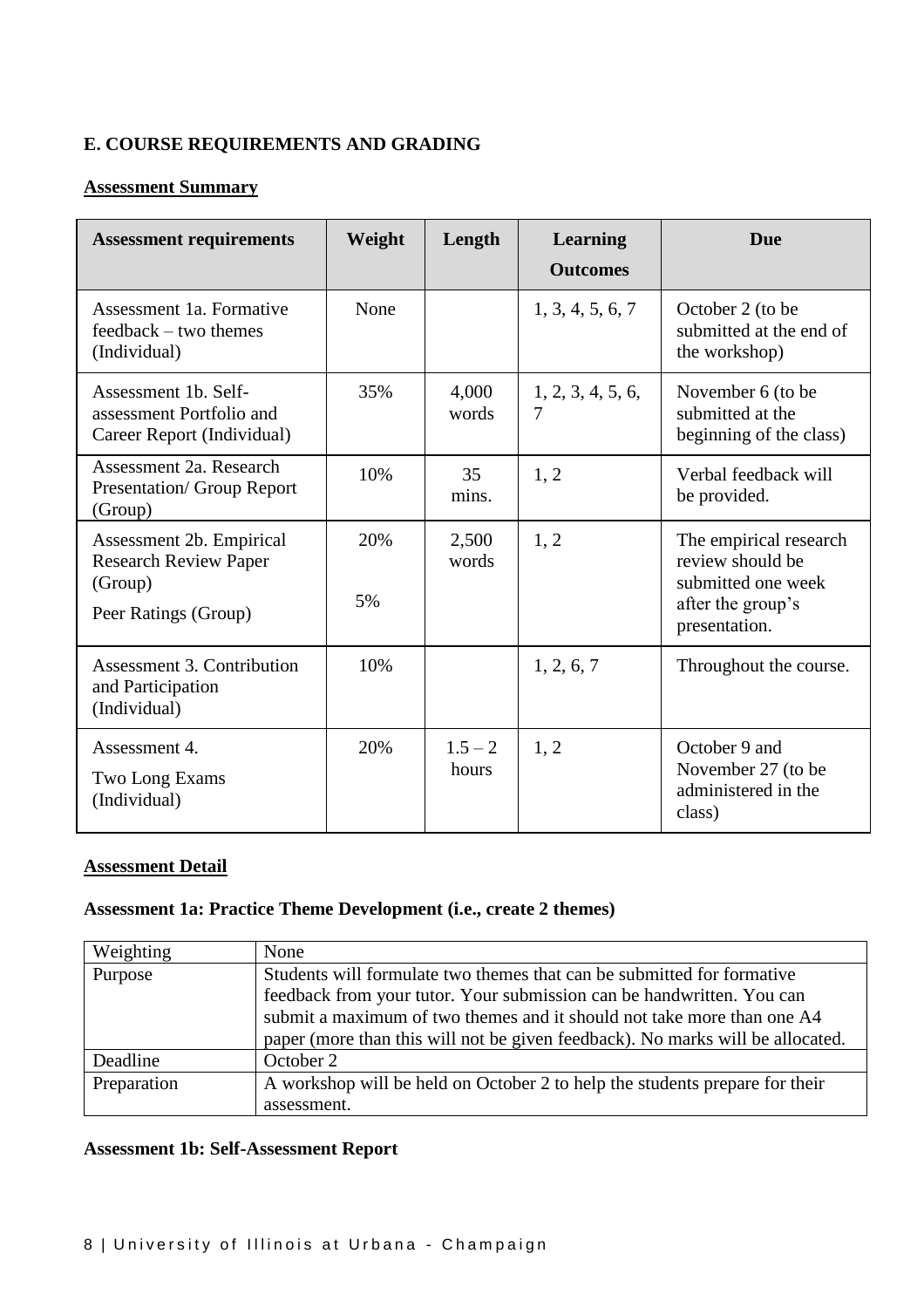| Weighting              | 35%                                                                             |
|------------------------|---------------------------------------------------------------------------------|
| Purpose                | To help you develop personal awareness such that you can determine a career     |
|                        | path that will 'fit' you best. Early in the course you will be provided with    |
|                        | assessment tools that will help assess your intelligence, values, interests,    |
|                        | personality, and skills. You will then have an opportunity to reflect on the    |
|                        | results from these tools and synthesize them into a meaningful report that will |
|                        | hopefully provide new insights and recommendations for your future.             |
| Preparation            | A workshop will be held on October 2 to help students prepare for their         |
|                        | assessment.                                                                     |
| <b>Required Format</b> | Please see assignment guidelines.                                               |

## **Assessment 2a and 2b: Empirical Research Presentation and Review Paper**

| Weighting              | <b>Empirical Research Presentation: 10%</b>                                                                                                                                                                                                                                                                                                                                                                                                                                                                                                |
|------------------------|--------------------------------------------------------------------------------------------------------------------------------------------------------------------------------------------------------------------------------------------------------------------------------------------------------------------------------------------------------------------------------------------------------------------------------------------------------------------------------------------------------------------------------------------|
|                        | <b>Empirical Research Review: 20%</b>                                                                                                                                                                                                                                                                                                                                                                                                                                                                                                      |
|                        | Peer evaluation: 5%                                                                                                                                                                                                                                                                                                                                                                                                                                                                                                                        |
| Purpose                | The purpose of Assignment 2a and 2b is twofold: firstly, for you to have a<br>deeper understanding of current research in career management and appreciate<br>how research can inform managerial practice, personal development, and<br>career management. Secondly, for you to improve your presentation skills such<br>that you have experience in delivering useful information in an understandable<br>and engaging way which can lead a group of people in thinking critically about<br>an issue, and contributing to the discussion. |
|                        | To ensure that every member of the team contributed to this assessment, each<br>member of your group will also be asked to complete a peer evaluation. Peer<br>evaluations should be submitted along with the empirical research review.                                                                                                                                                                                                                                                                                                   |
| Deadline               | To be submitted one week after your group's presentation, both in a hard copy<br>version and an electronic version via email.                                                                                                                                                                                                                                                                                                                                                                                                              |
| Preparation            | An orientation on how to write and prepare for your research report will be<br>provided in class.                                                                                                                                                                                                                                                                                                                                                                                                                                          |
| <b>Required Format</b> | Please see assignment guidelines.                                                                                                                                                                                                                                                                                                                                                                                                                                                                                                          |

# **Assessment 3: Contribution and Participation**

| Weighting | Contribution and Participation: 10%                                              |  |
|-----------|----------------------------------------------------------------------------------|--|
| Purpose   | Contribution and participation in class activities are central components of the |  |
|           | learning process in this course. Each student is expected to attend the class    |  |
|           | fully prepared. This includes completing any self-assessments required and       |  |
|           | completing the assigned readings. If you do not complete your self-assessments   |  |
|           | in time when it is being scored and discussed, you will not know how to          |  |
|           | interpret it, and you will fall behind. Furthermore, it will be obvious whether  |  |
|           | you have completed the readings each week because you will either be actively    |  |
|           | participating in the weekly discussion in the tutorials, or you will be sitting  |  |
|           | there looking blank and lost. Remember, all material from the assigned           |  |
|           | readings is examinable so it is to your benefit that you keep up with your       |  |
|           | weekly readings and participate in the discussion to solidify your               |  |
|           | understanding. If you cannot commit your time and energy, I strongly advise      |  |
|           | you to consider taking a different course.                                       |  |
|           |                                                                                  |  |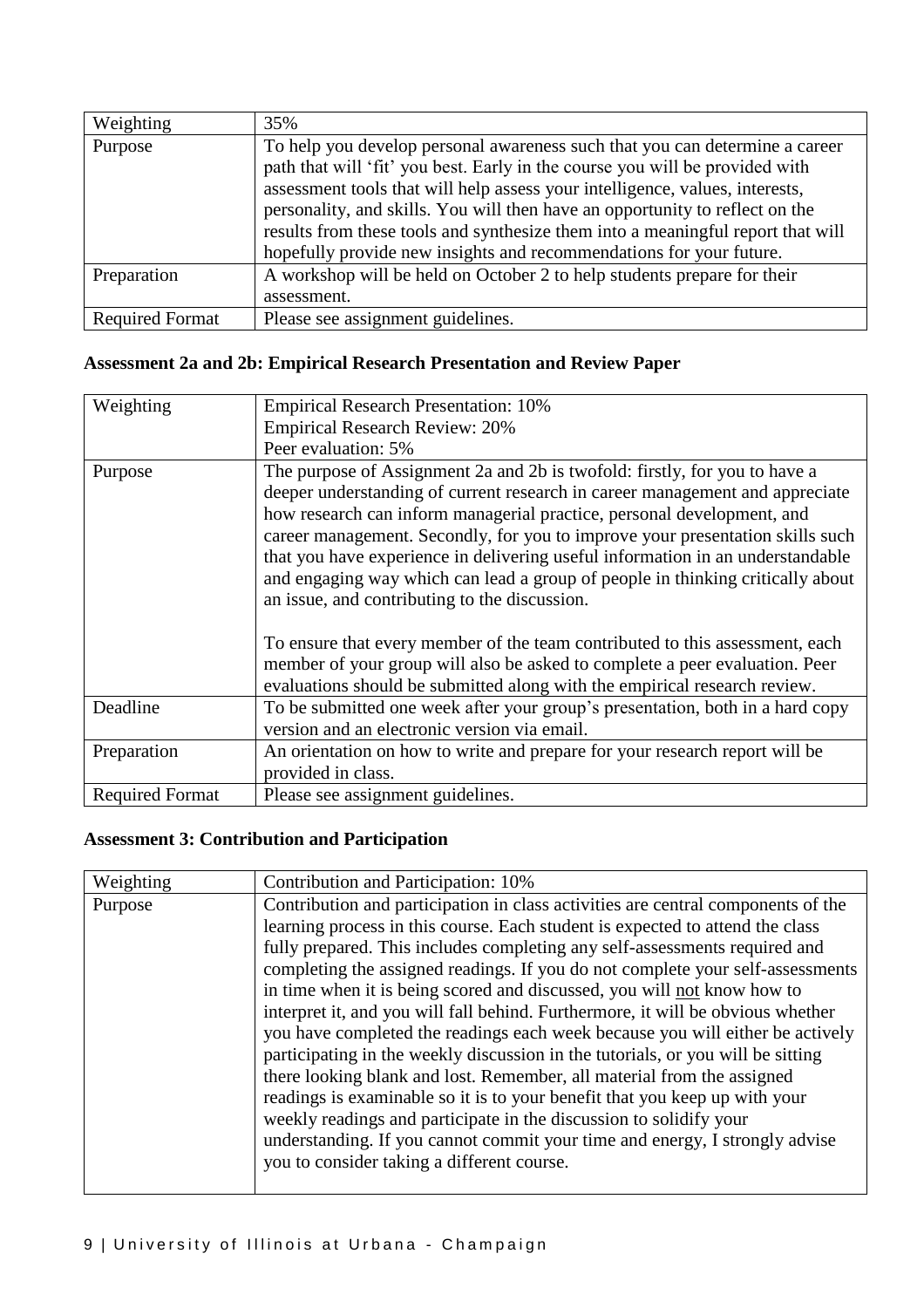|          | The following are some examples of participation:                                                                                                                 |  |  |
|----------|-------------------------------------------------------------------------------------------------------------------------------------------------------------------|--|--|
|          | Raising and answering substantive issues and questions<br>$\bullet$                                                                                               |  |  |
|          | Sharing relevant ideas, observations and personal experiences<br>$\bullet$                                                                                        |  |  |
|          | Pointing out relationships to earlier topics, discussions, and simulations.<br>$\bullet$                                                                          |  |  |
|          | Helping others develop their views and ideas.<br>$\bullet$                                                                                                        |  |  |
|          |                                                                                                                                                                   |  |  |
|          | From October 16 onwards, there will be a group presenting each week that has                                                                                      |  |  |
|          | done extra background reading, and I will also be there to help guide your                                                                                        |  |  |
|          | understanding. Make sure you take the opportunity to question and clarify your<br>understanding. Please note that you are responsible for all class announcements |  |  |
|          |                                                                                                                                                                   |  |  |
|          | and handouts, whether you are present or not. Be alert for possible changes.                                                                                      |  |  |
| Deadline | Ongoing; throughout the semester.                                                                                                                                 |  |  |

#### **Assessment 4: Two Long Exams**

| Weighting       | 20%                                                                                                                                                                                                                                                                                                                                                                                                         |
|-----------------|-------------------------------------------------------------------------------------------------------------------------------------------------------------------------------------------------------------------------------------------------------------------------------------------------------------------------------------------------------------------------------------------------------------|
| Purpose         | Two long exams consisting of true or false, multiple choice or a hybrid of the<br>two will be administered in the semester. It focuses on understanding of<br>theories and research relevant to career development as well as your ability to<br>apply key concepts and theories in practical situations. The content of the exam<br>includes assigned readings, power point slides, and class discussions. |
| Preparation     | Read the assigned readings and power point slides. Participate in class<br>discussions.                                                                                                                                                                                                                                                                                                                     |
| <b>Schedule</b> | October 9 and November 27                                                                                                                                                                                                                                                                                                                                                                                   |

The following grading scale will be used:

| Letter Grade | Percentage Equivalent (%) |
|--------------|---------------------------|
| A            | $96 - 100$                |
| $A-$         | $92 - 95$                 |
| $B+$         | $88 - 91$                 |
| B            | $84 - 87$                 |
| $B-$         | $80 - 83$                 |
| $C+$         | $77 - 79$                 |
| $\mathbf C$  | $73 - 76$                 |
| $C-$         | $70 - 72$                 |
| $D+$         | $67 - 69$                 |
| D            | $63 - 66$                 |
| D-           | $60 - 62$                 |
| $\mathbf{F}$ | Below 60                  |

## **Extra Credit/Bonus**

There may be opportunities for you to earn extra credit or bonus points by participating in bonus quizzes, research experiments and helping recruit participants for research. The bonus quiz activities are not announced and will be part of the class activities. Participating in research and helping recruit participants for research are entirely voluntary. If you do not wish to be involved, alternative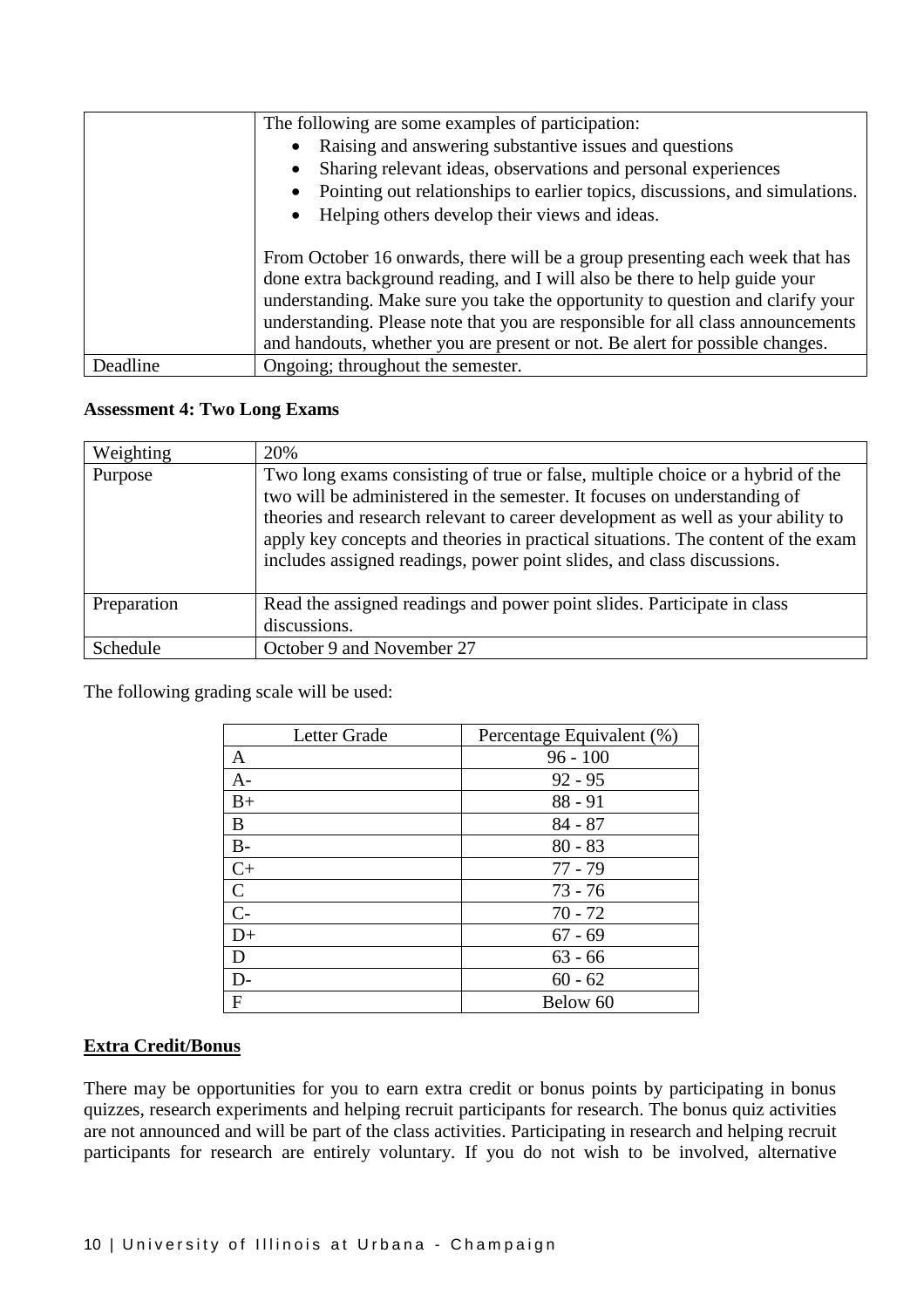arrangements can be made such as completing an alternative assignment. The bonus points and the mechanics for earning extra credit/bonus points will be administered at my discretion.

#### **F. REQUIRED MATERIAL/READINGS**

- All readings will be made available through the learning platform. You will be required to complete a series of assessment tools that will be the basis for your self-assessment portfolio and career report. Self-Assessment tools will be distributed/administered (in the case of a standardized ability test) in class. It is YOUR responsibility to ensure you have completed, scored and interpreted all Self-Assessment tools.
- I may distribute additional handouts and assign additional readings. You are responsible for reading and incorporating, where feasible, these additional material into your learning.
- No text and/or group of selected readings could encompass all of the relevant theory, research, and practitioner literature surrounding career planning, career entry, career management, and career development. Students are encouraged to investigate additional books in their exploration of this subject.
- Some topics in career planning are reasonably dynamic and the relevant material in books may date quite quickly. It is therefore important to read and explore around the prescribed text/readings and to monitor relevant periodicals (both practitioner as well as academic journals). I strongly recommend that you use the following journal resources for the integrative research summary (note that this is only a partial list of journals which publish research on career-related issues):

Academy of Management Journal Academy of Management Learning and Education Applied Psychology: An International Review Australian Journal of Career Development British Journal of Management Canadian Journal of Career Development Career Development International Career Development Quarterly Human Resource Management Human Resource Management Journal Journal of Applied Psychology Journal of Applied Social Psychology Journal of Business and Psychology Journal of Career Assessment Journal of Career Development Journal of Management Journal of Management Studies Journal of Organizational Behavior Journal of Occupational and Organizational Psychology Journal of Vocational Behavior Organizational Behavior and Human Decision Processes Personnel Psychology